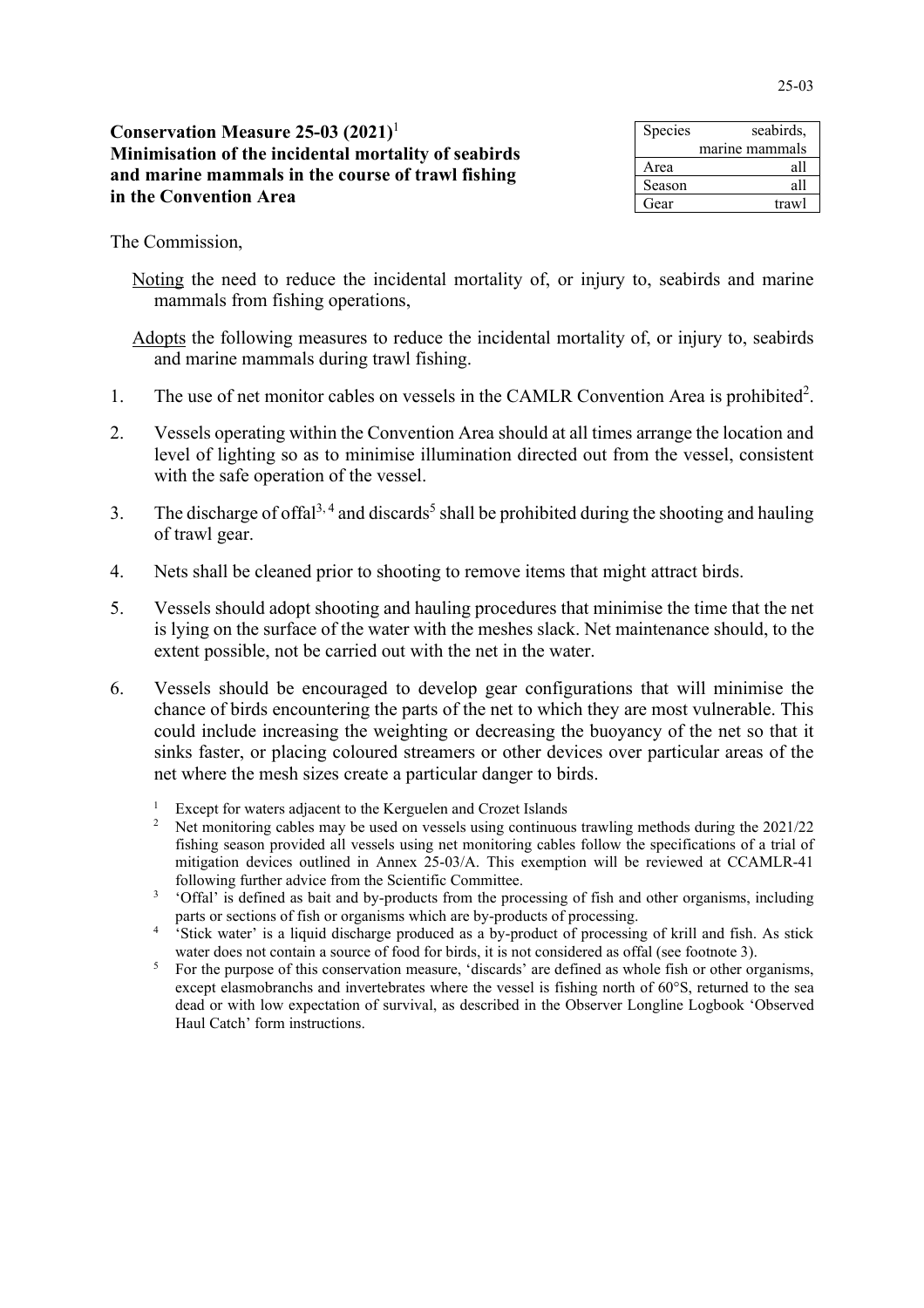25-03

## **Specifications for the trial of mitigation devices**

Specifications for the trial of mitigation devices required for all vessels using net monitoring cables are as follows:

- (i) the observer(s) shall conduct observations on incidental mortality on the net monitoring cable, trawl warp and mitigation device(s) at least twice daily while fishing, following the current standard warp strike observer protocols outlined in the Scheme of International Scientific Observation (SISO) krill logbook instructions (SC-CAMLR-38, paragraph 5.14) and methods outlined in WG-FSA-2021/14;
- (ii) the use of a camera or video monitoring system (able to operate in low light conditions) that continuously records the full aerial length of the net monitoring cable and the seaward entry point during fishing operations (SC-CAMLR-38, paragraph 5.14);
- (iii) all camera or video footage shall be retained for two years unless otherwise directed by the Scientific Committee;
- (iv) observation rates of strikes on the net monitoring cables and warps must reach equivalent levels to those achieved in 2021 (SC-CAMLR-40, paragraph 3.143):
	- (a) with every vessel participating in the trial achieving on-vessel observation coverage of at least 5% of total active fishing time;
	- (b) with, when a Member has one vessel participating in the trial for the first time, on-vessel observation coverage of at least 10% of the total active fishing time for a two-month period between April and June 2022;
	- (c) with, when a Member has two or more vessels participating in the trial, onshore observation of camera or video footage to increase observation coverage to at least 20% of the total active fishing time for a two-month period between April and June 2022 on two vessels, and, if possible, with one vessel representing stern trawlers and one vessel representing side trawlers for any Member including two vessels in the trial. Additionally, each additional vessel shall achieve on-vessel observation coverage of at least 10% for a two-month period between April and June 2022;
- (v) mandatory mitigation limiting seabird access to the area where warp cables and net monitoring cables are deployed (i.e. the mitigation device(s) should surround the area containing the warp and net monitoring cables) to enable the evaluation of further improvements to seabird strike mitigation options and consideration by the Working Group on Incidental Mortality Associated with Fishing (WG-IMAF) (SC-CAMLR-40, paragraphs 3.130 and 3.143).